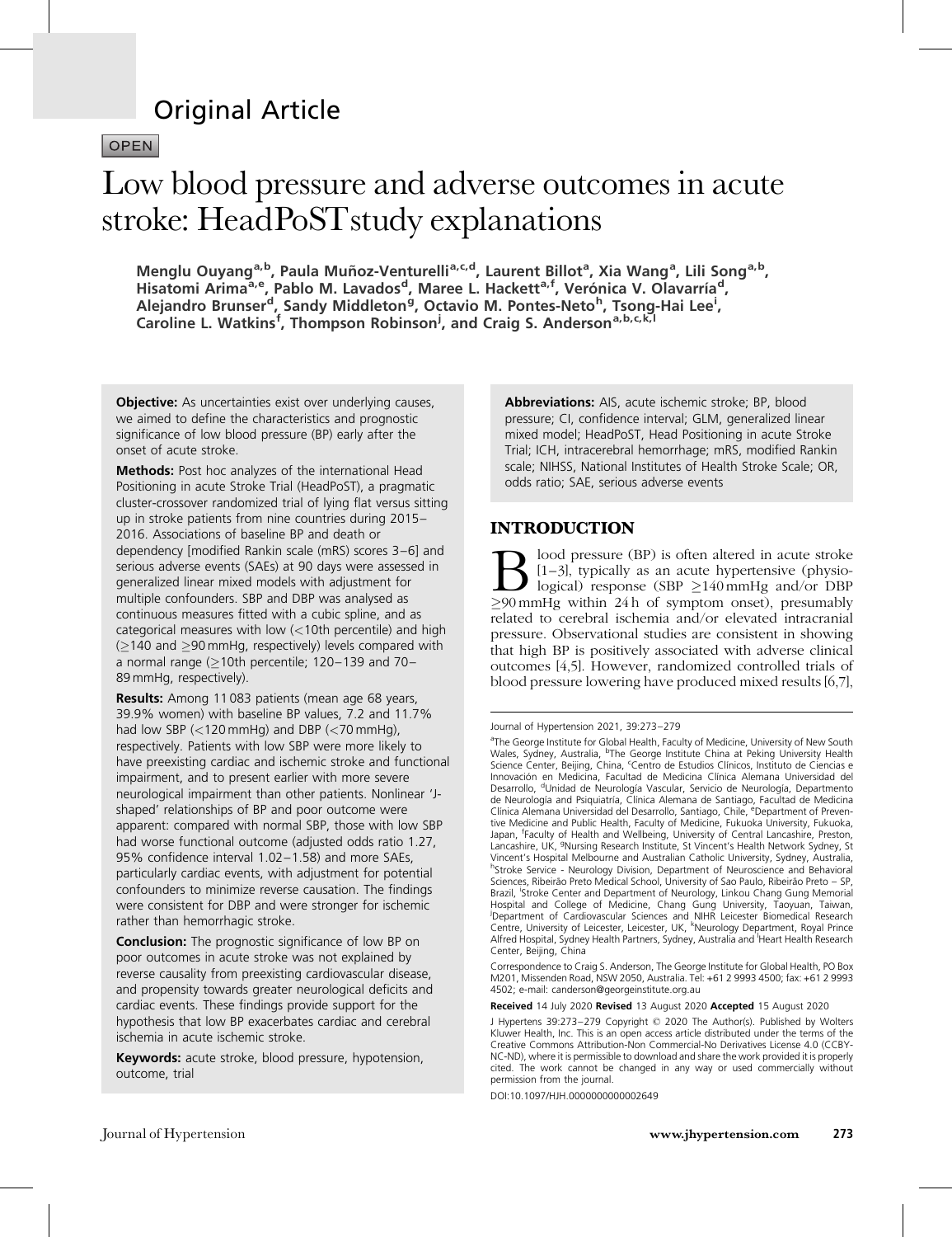although any benefits on functional recovery appear more likely for intracerebral hemorrhage (ICH) [\[7\]](#page-5-0) than acute ischemic stroke (AIS) [\[8\]](#page-5-0). Although the prognostic significance of the less frequent situation of low presentation BP (variously defined by SBP <120, <130, or <155 mmHg) in an acute stroke is well recognized [\[9–14\]](#page-6-0), uncertainties exist over whether this represents a risk factor or risk marker in relation to premorbid factors in final few years of life [\[15\]](#page-6-0) or critical cerebral injury from impaired perfusion pressure in acute stroke. Herein, we report post hoc secondary analyses of the Head Positioning in acute Stroke Trial (Head-PoST) dataset, where the systematic assessment of a large and broad range of relatively unselected patients provided us with an opportunity to determine relationships of low baseline BP and the patterns of functional recovery and serious adverse events (SAEs), overall and by major pathological subtype of acute stroke.

# METHODS

## Study design

HeadPoST was an international, pragmatic, multicenter, cluster crossover, clinical trial involving 11093 adults  $(\geq$ 18 years) with acute stroke who were randomly allocated to the lying flat or sitting up head position at a median time of 14h (interquartile range 5–35 h) after symptom onset at 114 hospitals in nine countries between March 2015 and November 2016 [\[16\]](#page-6-0).

## Standard protocol approvals, registrations, and patient consents

Relevant hospital ethics committees or institutional review boards approved the study, which included the use of a cluster guardian consent to allow implementation of the randomized intervention as a policy of usual service delivery for a predefined patient cluster; patients only provided written consent for use of their medical record data and release of personal information to allow centralized telephone interview for follow-up at 90 days. The study is registered at ClinicalTrials.gov (NCT02162017).

## Procedures

Demographic information, clinical data, including the severity of neurological impairment according to the National Institutes of Health Stroke Scale (NIHSS). The NIHSS is a measure of neurological impairment caused by a stroke, composed of 11 items, each of which scores a specific ability between a 0 and 4. For each item, a score of 0 typically indicates normal function in that specific ability, while a higher score is indicative of some level of impairment. The individual scores from each item are summed in order to calculate a patient's total NIHSS score, ranging from 0 to 42. Baseline BP were collected at the time of presentation/admission to hospital. Trained and certified staff, blind to treatment allocation, contacted patients not known to have died by telephone to assess their functional status on the modified Rankin scale (mRS) at 90 days. The mRS is a global, seven-level assessment of disability, in which scores of 0 or 1 indicate good function without or with symptoms but no disability, scores of 2 indicates slight disability, 3 to 5 indicate increasing levels of disability (and

dependency), and a score of 6 indicates death. The primary outcome for these analyses was death or dependency (mRS scores 3–6), and secondary outcomes were all-cause and cause-specific SAEs, as reported by site investigators and coded centrally according to standard definitions.

# Statistical analysis

Descriptive statistics were reported across categories with ANOVA for normally distributed data, Kruskal–Wallis test for skewed continuous variables, and chi-squared test for categorical variables. Generalized linear mixed (GLM) models were built with initial adjustment for the study design of the fixed effects of head position (lying-flat versus sitting-up) and cross-over period, random effects of cluster, and random interaction effects between cluster and crossover period; and then adjusted for clinical risk factors with P less than 0.1 (listed in Table 1 and Supplemental Table e-1, <http://links.lww.com/HJH/B455>) to determine the estimates of low SBP and DBP on outcomes, respectively. Restricted cubic splines was used to visualize the relationships of baseline SBP and DBP as continuous variables and outcomes in the models, fitted with three to five knots with placement recommended by Harrell [\[17\]](#page-6-0) and optimal knots selected according to the likelihood ratio test and Aikaike information classification (AIC). The point of lowest odds ratio (OR) was used as the optimal reference. To explore associations of categorical BP and clinical outcomes, the first decile of BP (121 mmHg for SBP and 68mmHg for DBP) were used to define the ranges of low BP in the study population (<120 mmHg in SBP and <70mmHg in DBP being considered for meaningful interpretability). High BP was defined as at least 140 and at least 90mmHg in SBP and DBP, respectively, according to guidelines [\[18\].](#page-6-0) The primary analysis were according to the intention-to-treat population, with stratified analyses conducted by final diagnoses of AIS or ICH. Prespecified subgroup analyses were performed by ethnicity (Asian vs. non-Asian), use of intensive BP-lowering treatment, preuse of antihypertensive agents, and randomized head position. In view of the high proportion (12%) of missing 90-day mRS data, multiple imputation was conducted as a sensitivity analysis with all missing covariates and outcome variable imputed [\[19\]](#page-6-0) in a mixed model for analysis of the main results (see Supplemental Appendix,<http://links.lww.com/HJH/B455>). Data are reported with OR and 95% confidence intervals (CI), with a two-sided P less than 0.05 considered statistically significant. All analyses were performed with SAS version 9.3 (SAS Institute, Cary, North Carolina, USA) and STATA version 15 (StataCorp, College Station, Texas, USA).

# Data availability

Individual de-identified participant data used in these analyses may be shared by request from any qualified investigator via the Research Office of The George Institute for Global Health, Australia.

# RESULTS

A total of 11083 patients (mean age 68 years, 39.9% women) had baseline BP recorded, of whom 64.7% had a history of hypertension and 85.6% had a final diagnosis of AIS (Table 1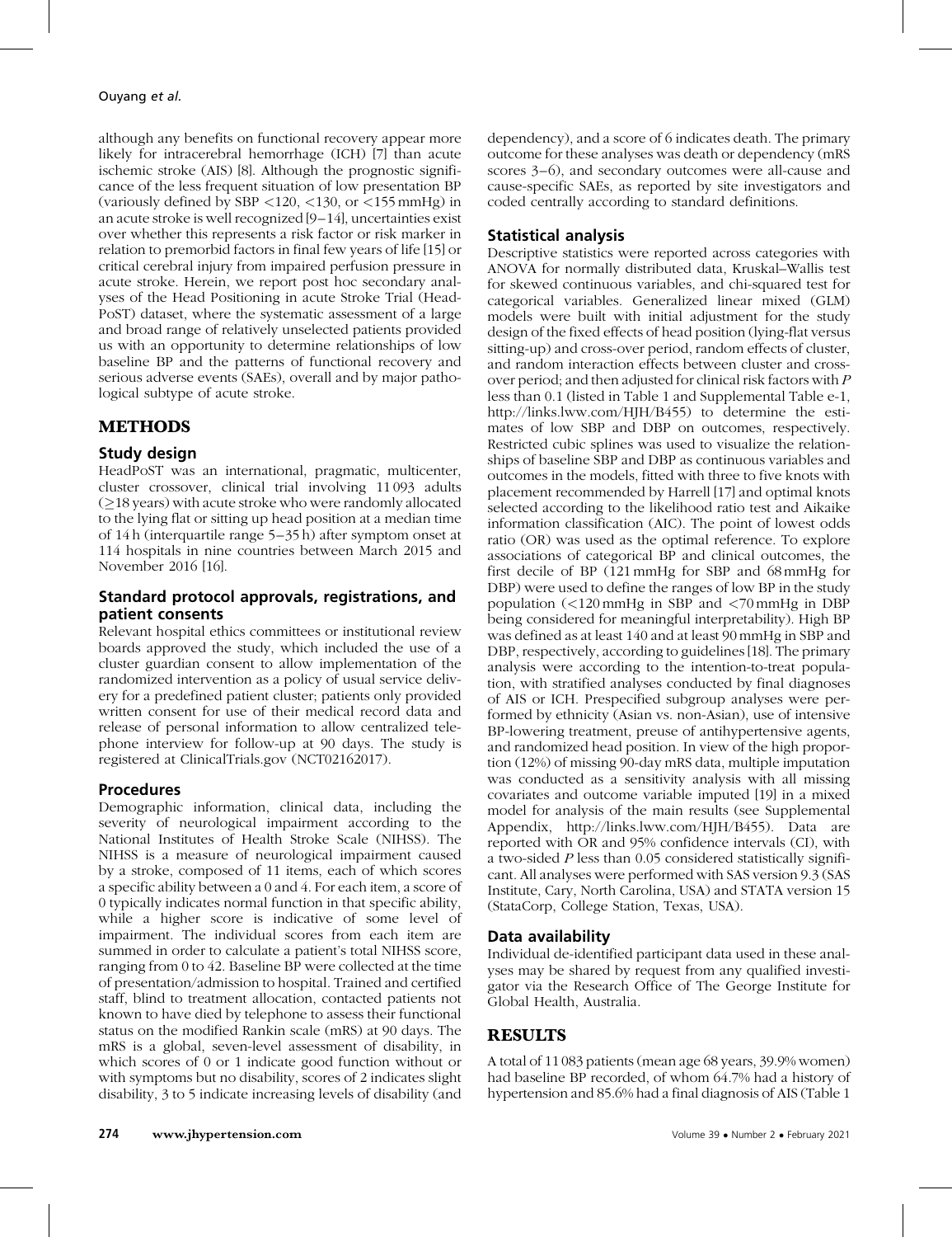#### TABLE 1. Baseline characteristics by categories of SBP

|                                                               |                 |                  | SBP (mmHq)        |                   |          |
|---------------------------------------------------------------|-----------------|------------------|-------------------|-------------------|----------|
| <b>Variable</b>                                               | <b>Overall</b>  | $<$ 120 $\,$     | $120 - 139$       | >140              | P value  |
| Number of patients                                            | 11083           | 795 (7.2)        | 2393 (21.6)       | 7895 (71.2)       |          |
| Age (years)                                                   | 68 (13.8)       | 65(15.5)         | 66 (14.6)         | 69 (13.2)         | < 0.0001 |
| Female                                                        | 4423 (39.9)     | 300 (37.7)       | 888 (37.1)        | 3235 (41.0)       | 0.0012   |
| Region                                                        |                 |                  |                   |                   | < 0.0001 |
| Australia and UK                                              | 4754 (42.9)     | 390 (49.1)       | 971 (40.6)        | 3393 (43.0)       |          |
| China and Taiwan                                              | 4652 (42.0)     | 245 (30.8)       | 1056 (44.1)       | 3351 (42.4)       |          |
| South America                                                 | 910(8.2)        | 83 (10.4)        | 179 (7.5)         | 645(8.2)          |          |
| India and Sri Lanka                                           | 770 (6.9)       | 77(9.7)          | 187 (7.8)         | 506(6.4)          |          |
| Clinical features                                             |                 |                  |                   |                   |          |
| Final pathological type of stroke                             |                 |                  |                   |                   | < 0.0001 |
| AIS                                                           | 9467 (85.6)     | 675 (85.1)       | 2086 (87.4)       | 6701 (85.1)       |          |
| <b>ICH</b>                                                    | 930 (8.4)       | 39 (4.9)         | 123(5.1)          | 768 (9.8)         |          |
| Uncertain                                                     | 696 (6.0)       | 79 (10.0)        | 178(7.5)          | 405(5.1)          |          |
| Severity of neurological impairment, NIHSS score <sup>a</sup> | $4(2-8)$        | $5(2-10)$        | $4(2-8)$          | $4(2-8)$          | 0.0002   |
| Score $>15$                                                   | 1207(11.1)      | 112(14.3)        | 240 (10.2)        | 855 (11.0)        | 0.0079   |
| SBP (mmHg)                                                    | 151 (136-171)   | $110(105 - 116)$ | 130 (125-134)     | 162 (150-180)     | < 0.0001 |
| DBP (mmHg)                                                    | $85(76-97)$     | $70(61 - 75)$    | $80(70 - 84)$     | $90(80-100)$      | < 0.0001 |
| Time from onset (h)                                           | $7.5(2.3-26.8)$ | $6.4(2.0-25.3)$  | $8.9(2.5 - 31.8)$ | $7.2(2.3 - 25.9)$ | < 0.0001 |
| Medical history                                               |                 |                  |                   |                   |          |
| Hypertension                                                  | 7148 (64.7)     | 382 (48.2)       | 1310 (54.8)       | 5456 (69.3)       | < 0.0001 |
| Current treatment                                             | 5616 (50.7)     | 322 (40.6)       | 1055 (44.1)       | 4238 (53.7)       | 0.0007   |
| Number of antihypertensive agents                             | $1(1-2)$        | $1(1-2)$         | $1(1-2)$          | $1(1-2)$          | 0.0030   |
| Diabetes mellitus                                             | 2650 (24.0)     | 159 (20.1)       | 546 (22.9)        | 1945 (24.7)       | 0.0054   |
| Atrial fibrillation                                           | 1189 (10.8)     | 112(14.1)        | 287 (12.0)        | 790 (10.1)        | 0.0002   |
| Coronary disease                                              | 1540 (14.0)     | 141 (17.8)       | 361(15.1)         | 1038 (13.2)       | 0.0003   |
| Heart failure                                                 | 413(3.8)        | 53(6.7)          | 105(4.4)          | 255(3.3)          | < 0.0001 |
| Previous stroke                                               | 2605 (23.6)     | 189 (23.9)       | 571 (23.9)        | 1845 (23.4)       | 0.8779   |
| Smoking                                                       | 2124 (19.4)     | 177(22.7)        | 519 (21.9)        | 1428 (18.3)       | < 0.0001 |
| High level of premorbid function (mRS $0-1$ ) <sup>b</sup>    | 8733 (78.9)     | 603 (75.9)       | 1860 (77.8)       | 6270 (79.5)       | 0.0205   |
| Hypercholesterolemia                                          | 2731 (24.6)     | 215(27.3)        | 591 (24.8)        | 1925 (24.5)       | 0.2175   |
| COPD/emphysema                                                | 406(3.7)        | 37(4.7)          | 78(3.3)           | 291(3.7)          | 0.1809   |
| Medications                                                   |                 |                  |                   |                   |          |
| Aspirin/other antiplatelet                                    | 5398 (48.7)     | 387 (48.7)       | 1249 (52.2)       | 3762 (47.7)       | 0.0005   |
| Anticoagulation                                               | 951 (8.6)       | 87 (11.0)        | 223(9.3)          | 641(8.1)          | 0.0088   |
| Statin/other lipid lowering                                   | 2295 (20.7)     | 188 (23.6)       | 501 (20.9)        | 1606 (20.3)       | 0.2219   |

Data are mean (SD), median (IQR), and n (%). Analyses were ANOVA test for normally distributed variables, Kruskal–Wallis test for skewed continuous variables, and chi-squared test for categorical variables. AIS, acute ischemic stroke; COPD, chronic obstructive pulmonary disease; ICH, intracerebral hemorrhage; mRS, modified Rankin scale; NIHSS, National Institutes of Health Stroke Scale; UK, United Kingdom.

<sup>a</sup>NIHSS is a measure of neurological impairment caused by a stroke, composed of 11 items, each of which scores a specific ability from 0 up to 4. For each item, a score of 0 typically indicates normal function in that specific ability, whereas a higher score is indicative of some level of impairment. The individual scores from each item are summed in order to calculate

a patient's total NIHSS score, ranging from 0 to 42.<br><sup>b</sup>The mRS represents a global, seven-level assessment of disability, in which score of 0 or 1 indicate good function without or with symptoms but no disability, score o disability, scores of 3–5 indicate increasing levels of disability (and dependency), and a score of 6 indicates death.

and Table e-1, [http://links.lww.com/HJH/B455\)](http://links.lww.com/HJH/B455). Overall, their mean baseline SBP and DBP were 155 and 87mmHg, respectively, and 7.2% were defined as having low SBP (<120mmHg). Compared with other patients, those with low SBP were younger, less likely to have history of hypertension, and more likely to have comorbid heart disease and functional impairment, and greater neurological impairment and strokes without brain imaging confirmation (Table 1). In multivariable analysis, history of atrial fibrillation, coronary disease, heart failure and current smoking were related to increased risk of low BP at presentation (Table e-2, [http://](http://links.lww.com/HJH/B455) [links.lww.com/HJH/B455\)](http://links.lww.com/HJH/B455).

## Low SBP and clinical outcomes

After adjustment for study design and various potential confounding baseline factors, restricted cubic splines regression curves show a nonlinear 'J-shaped' relationship

between baseline SBP and death or dependency, with the odds increasing for SBP levels less than 130 mmHg (Fig. 1a) and in those with a final diagnosis of AIS rather than ICH (Fig. 2). Patients with low SBP had an increased risk of death or dependency in the main analysis (adjusted OR 1.27, 95% CI 1.02–1.58; Fig. 3), which was consistent after multiple imputation (adjusted OR 1.26, 95% CI 1.02–1.56; Fig. 3). Risks of death and any SAE were also higher in patients with low SBP, with the latter related to an increased risk of cardiac events (Table 2). Similar J-shaped relationships were found for SBP and SAEs, with adjusted OR increasing with SBP less than 140 mmHg (Fig. 1b). Compared with those with AIS, ICH patients were more likely to present with high SBP  $(\geq 140 \text{ mmHg}; \text{Table 1}),$  which significantly increased the risk of SAEs compared with those with normal SBP (adjusted OR 2.31, 95% CI 1.16–4.60; Figure e-1A, [http://links.lww.com/HJH/B455\)](http://links.lww.com/HJH/B455).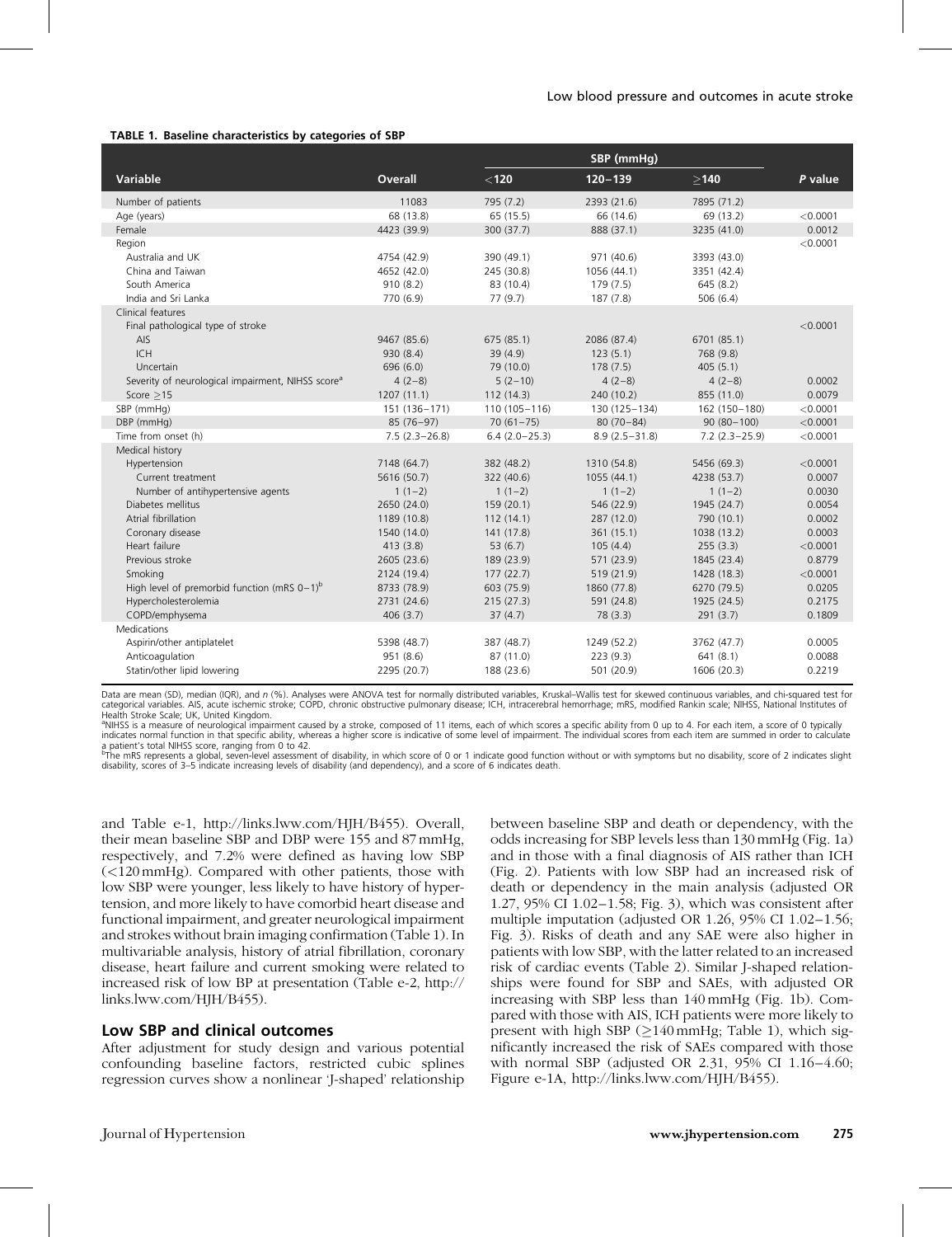

FIGURE 1 Restricted cubic spline of baseline SBP and clinical outcomes at 90 days. Generalized linear mixed models were used with adjustment for study design (fixed effects of head position and cross-over period, random effects of cluster, and random interaction effects between cluster and crossover period) and potential baseline confounders of age, sex, region, history of diabetes mellitus, hypertension, heart failure, atrial fibrillation, coronary heart disease, National Institutes of Health Stroke Scale score, pathological stroke type, premorbid score 0–1 on the modified Rankin scale, aspirin/other antiplatelet treatment, anticoagulant treatment, time from stroke onset to hospital arrival and current smoking. (a) Spline fitted with five knots (percentiles 5th, 27.5th, 50th, 72.5th, 95th) for SBP; (b) Spline fitted with four knots (percentiles 5th, 35th, 65th, 95th) for SBP. Reference SBP 140 mmHg. Solid line indicates odds ratios; dotted line indicates 95% confidence intervals. SAE, serious adverse events.

## Low DBP and clinical outcomes

A similar relationship applied for DBP, with odds of poor outcome increasing with DBP levels less than 90mmHg, overall and in those with AIS and ICH (Figures e-2A, [http://](http://links.lww.com/HJH/B455) [links.lww.com/HJH/B455](http://links.lww.com/HJH/B455) and e-3, [http://links.lww.com/](http://links.lww.com/HJH/B455) [HJH/B455](http://links.lww.com/HJH/B455)). Similar associations were identified for low DBP and poor outcome, where patients with low DBP had an increased risk of death or dependency in the main analysis (adjusted OR 1.25, 95% CI 1.06–1.48), which was consistent after multiple imputation (adjusted OR 1.20, 95% CI  $1.03-1.40$ ) (Figure e-4, [http://links.lww.com/HJH/](http://links.lww.com/HJH/B455) [B455](http://links.lww.com/HJH/B455)). There was a nonlinear relationship between DBP and SAE (Figure e-2B,<http://links.lww.com/HJH/B455>), but this association was not significant when compared with a normal range (70–89mmHg) of DBP (Figure e-1B, [http://links.lww.com/HJH/B455\)](http://links.lww.com/HJH/B455).



FIGURE 2 Restricted cubic spline of baseline SBP and 90-day death or dependency, by stroke subtype. Generalized linear mixed model fitted were used with adjustment for study design (fixed effects of head position and cross-over period, random effects of cluster, and random interaction effects between cluster and crossover period) and potential baseline confounders of age, sex, region, history of diabetes mellitus, hypertension, heart failure, atrial fibrillation, coronary heart disease, National Institutes of Health Stroke Scale score, pathological stroke type, premorbid score 0–1 on the modified Rankin scale, aspirin/other antiplatelet treatment, anticoagulant treatment, time from stroke onset to hospital arrival and current smoking. Splines fitted with five knots (percentiles 5th, 27.5th, 50th, 72.5th, 95th) for SBP. Reference SBP 140 mmHg. Solid line indicates odds ratios; dotted line indicates 95% confidence intervals. AIS, acute ischemic stroke; ICH, intracerebral hemorrhage.

### Subgroup analysis

Heterogeneity was found in the association between low BP and outcome, comparing Asian  $(n = 4947)$  and non-Asian ( $n = 4428$ ) patients, with the former having a significantly higher risk of poor outcome at 90 days (SBP, adjusted OR 1.53, 95% CI 1.11–2.11, Figure e-5, [http://link](http://links.lww.com/HJH/B455)[s.lww.com/HJH/B455](http://links.lww.com/HJH/B455); DBP, adjusted OR 1.38, 95% CI 1.05–1.81, Figure e-6, [http://links.lww.com/HJH/B455\)](http://links.lww.com/HJH/B455). However, for non-Asian patients, high BP was associated with lower risk of poor outcome (SBP, adjusted OR 0.78, 95% CI 0.65–0.94, Figure e-5, [http://links.lww.com/HJH/](http://links.lww.com/HJH/B455) [B455;](http://links.lww.com/HJH/B455) DBP, adjusted OR 0.80, 95% CI 0.68–0.94, Figure e-6, <http://links.lww.com/HJH/B455>). No heterogeneity was found in subgroup analysis by use of intensive BP lowering during hospitalization, prior use of antihypertensive treatment, or randomized head positioning, and death or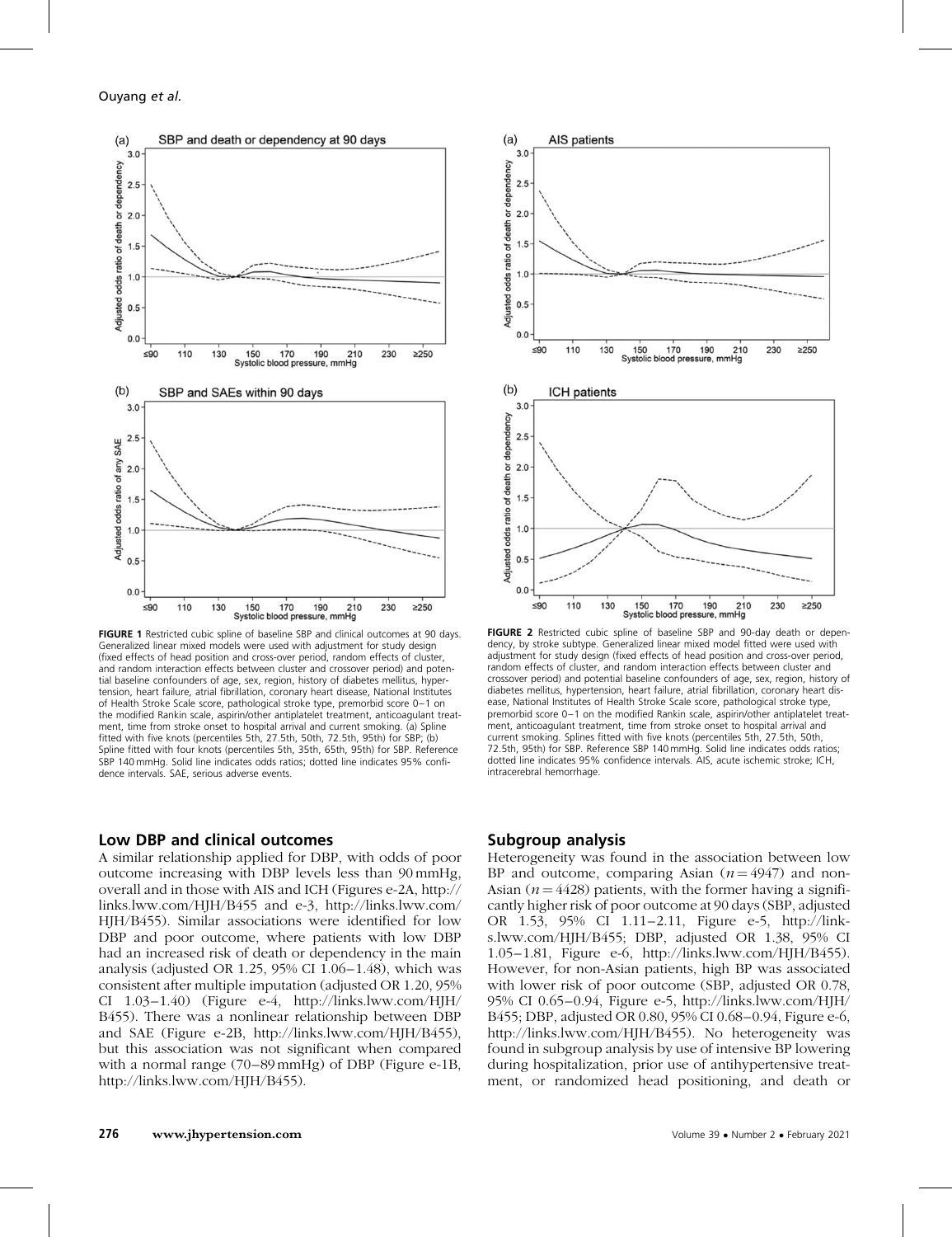

FIGURE 3 Association of categorical baseline SBP and 90-day death or dependency, by dataset. Generalized linear mixed model fitted were used with adjustment for study design (fixed effects of head position and cross-over period, random effects of cluster, and random interaction effects between cluster and crossover period) and potential baseline confounders of age, sex, region, history of diabetes mellitus, hypertension, heart failure, atrial fibrillation, coronary heart disease, National Institutes of Health Stroke Scale score, pathological stroke type, premorbid score 0–1 on the modified Rankin scale, aspirin/other antiplatelet treatment, anticoagulant treatment, time from stroke onset to hospital arrival and current smoking. Reference SBP 120–139 mmHg. Boxes indicate point estimate of odds ratios, solid line indicates 95% confidence intervals. AIS, acute ischemic stroke; aOR, adjusted odds ratio; CI, confidence interval; ICH, intracerebral hemorrhage; OR, odds ratio.

dependency (Figures e-5,<http://links.lww.com/HJH/B455> and e-6,<http://links.lww.com/HJH/B455>).

## **DISCUSSION**

In these secondary analyzes of a large and heterogenous international clinical cohort, low BP early after hospital presentation for acute stroke was associated with increased odds of poor clinical outcome after full adjustment for many potential confounding factors. The findings of consistency in the association for both SBP and DBP on functional recovery and cardiac SAEs, and being greater for AIS than ICH, provides support for the common concern for an interaction between low BP and cardiac and cerebral hypoperfusion and ischemia [\[1\].](#page-5-0)

Most guidelines provide recommendations on the management of BP in AIS [\[20\]](#page-6-0) and particularly ICH [\[20,21\]](#page-6-0), principally as hypertension is a commonly observed phenomenon [\[22–24\]](#page-6-0) with a well documented relation to increased adverse outcomes [\[25\]](#page-6-0). Although less frequently observed, low BP is also clearly not a benign phenomenon. Previous observational studies have found J-curve relationships between BP and adverse outcomes in relation to various heart diseases [\[26–28\],](#page-6-0) and proposing 'reverse causation' as the basis for the progression of heart failure with premorbid comorbidities and frailty [\[29\].](#page-6-0) Similarly for stroke, one study has shown that low SBP  $\left($ <120 mmHg) after recent AIS is related to increased recurrent stroke and vascular death [\[30\],](#page-6-0) whereas another showed that diastolic hypotension increased the risks of death, myocardial

#### TABLE 2. Outcomes at 90 days by baseline SBP

|                                            |                             | SBP (mmHg)                   |                               |         |  |  |
|--------------------------------------------|-----------------------------|------------------------------|-------------------------------|---------|--|--|
| Outcome                                    | $<$ 120                     | $120 - 139$                  | >140                          | P value |  |  |
| Death or dependency (mRS <sup>a</sup> 3-6) | $296/669b$ (44.2)           | 778/2084 <sup>b</sup> (37.3) | 2746/6986 <sup>b</sup> (39.3) | 0.0060  |  |  |
| Disability ( $mRS^a$ 3-5)                  | 228/669 (34.1)              | 607/2084 (29.1)              | 2189/6986 <sup>b</sup> (31.3) | 0.0349  |  |  |
| Death                                      | 68/669 (8.7)                | 171/2084 (7.3)               | 557/6986 (7.2)                | 0.3308  |  |  |
| <b>SAF</b>                                 | 138/795 <sup>c</sup> (17.4) | $303/2393^c$ (12.7)          | 1098/7895 <sup>c</sup> (13.9) | 0.0040  |  |  |
| Recurrent stroke                           | 43/795 (5.4)                | 104/2393 (4.4)               | 380/7895 (4.8)                | 0.4289  |  |  |
| Cardiac or other vascular events           | 26/795 (3.3)                | 40/2393 (1.7)                | 169/7895 (2.1)                | 0.0247  |  |  |
| Pneumonia                                  | 23/795 (2.9)                | 54/2393 (2.3)                | 215/7895 (2.7)                | 0.4103  |  |  |
| Other infection                            | 11/795 (1.8)                | 28/2393 (1.2)                | 79/7895 (1.0)                 | 0.1326  |  |  |
| Other SAE                                  | 28/795 (3.5)                | 60/2393 (2.5)                | 197/7895 (2.5)                | 0.2134  |  |  |
|                                            |                             |                              |                               |         |  |  |

Data are n/N (%); P value from chi-squared test. mRS, modified Rankin scale; SAE, serious adverse event.

The mRS represents a global, seven-level assessment of disability, in which scores of 0 or 1 indicate good function without or with symptoms but no disability, score of 2 indicates slight disability, scores of 3–5 indicate increasing levels of disability (and dependency), and a score of 6 indicates death.

 $h^b$  is according to total number of patients at  $90$ -day follow-up.

N is according to total number of patients randomized.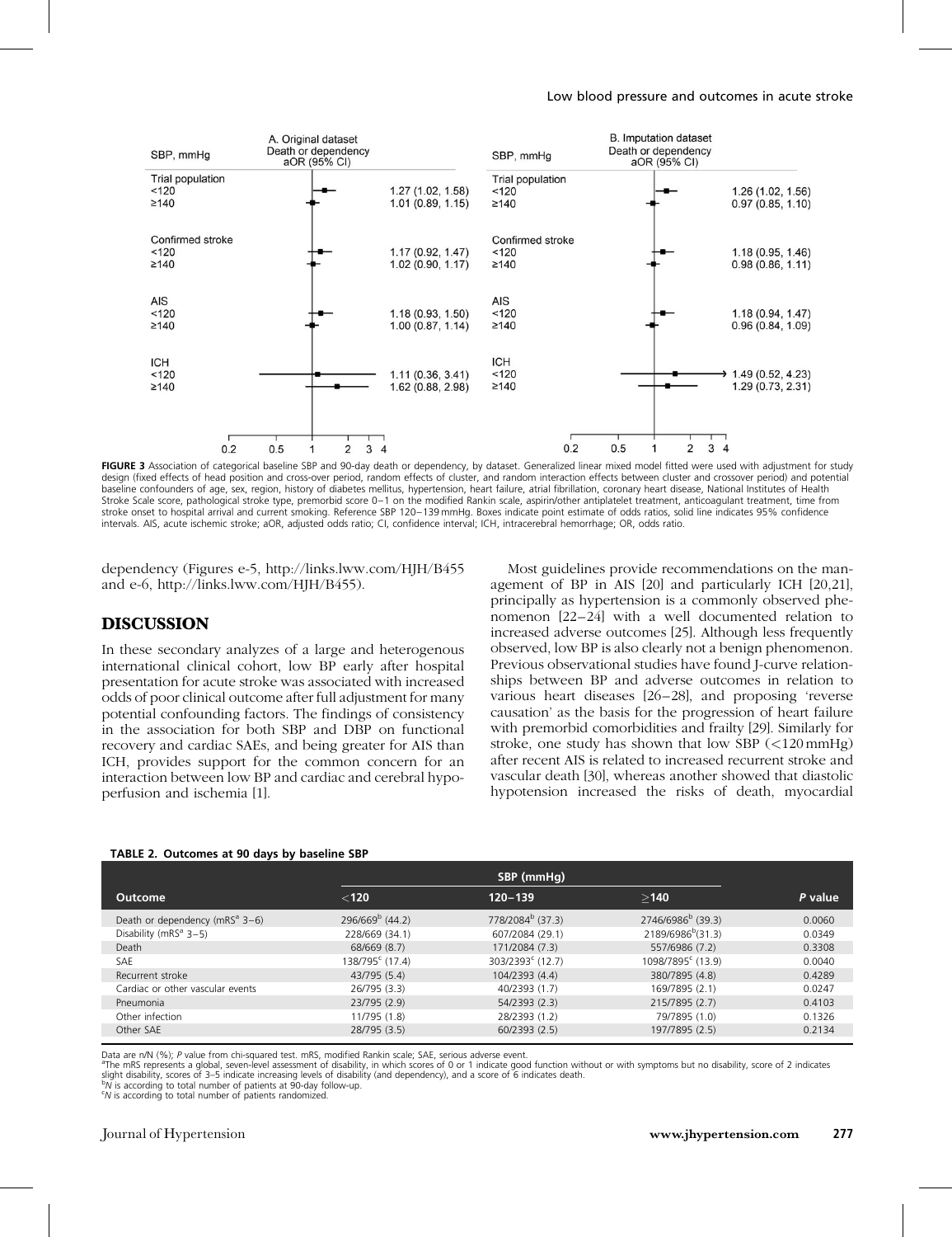<span id="page-5-0"></span>infarction [\[31\]](#page-6-0), and recurrent vascular events including stroke [\[32\]](#page-6-0). There is a strong argument that a reduction in systematic BP may worsen cerebral ischemia in relation to altered cerebral autoregulation in the vulnerable penumbral region of AIS [\[33\],](#page-6-0) whereas comorbidity and greater neurological severity in those presenting with hypotension, may partly explain the increase in SAEs shown in previous acute stroke trials [\[34\]](#page-6-0). Although low BP in frail older patients might be a harbinger of preterminal decline [\[35\],](#page-6-0) we found the increased risk of adverse events in stroke patients with low BP persisted after adjustment for premorbid disability and comorbid heart disease.

Our study also found that the prognostic significance of low BP was modified by ethnicity, with Asian patients having a worse outcome irrespective of BP than non-Asians, who had a comparably lower odds of death or dependency from low BP. Although some studies have also shown poorer functional outcome in Asian compared with European stroke patients [\[36\]](#page-6-0), there are limited data specifically pertaining to ethnicity and low BP. Yet, ethnic disparities in cardiovascular risk factor control, as well as acute stroke care, and regional differences in rehabilitation, might explain some of this variation [\[37\]](#page-6-0).

In addition to the large sample size and systematic recording of outcomes, key strengths of our study were the steps taken to adjust for many potential confounding factors and to minimize potential reverse causation. Moreover, the generalizability of the results is enhanced by the use of broad inclusion criteria applied to AIS and ICH patients recruited in multiple countries. However, as the HeadPoST study was a pragmatic clinical trial focused on different head positions after stroke, there were limited inhospital BP measures recorded for the study or these were measured BP according to local protocols, although any effect of BP misclassification would be to attenuate the strength of associations. In addition, we did not have data concerning dose of prior antihypertensive therapy nor use of other cardiac medications, although the frequency of hypertension and number of antihypertensive agents were greater in those patients presenting with elevated BP. Other limitations related to these being secondary analyses with relatively small number of patients in subgroups, variable cut-points to define BP categories, and missing or misclassification of confounding covariates.

In conclusion, our study has shown that low presenting BP, both SBP and DBP, are associated with poor outcome after acute stroke, even after taking account of these patients being a particularly high-risk group from having preexisting cardiac or cerebral cardiovascular comorbidity and dependency/frailty; and of the severity of neurological injury. As well as alerting clinicians to the care of these vulnerable patients, there may be merit in further studies being undertaken to better define the mechanisms of low BP on the cerebral circulation, and the most appropriate management strategies for low BP.

## ACKNOWLEDGEMENTS

The authors thank the HeadPoST investigators.

Author contributions: P.M.V., C.S.A., and M.O. contributed to the concept and rationale for the study. M.O. undertook statistical analyses with assistance from L.B. and X.W. M.O. wrote the first draft of manuscript with input from C.S.A., T.R., and P.M.V. All authors commented upon and approved the final version of the manuscript for publication.

## Conflicts of interest

P.M.V. reports grants from The George Institute for Global Health and Clínica Alemana de Santiago, during the conduct of the study; and research grants from CONICYT, outside the submitted work. P.M.L. reports grants from The George Institute for Global Health and Clínica Alemana de Santiago, during the conduct of the study; and nonfinancial support from Boehringer Ingelheim, grants and personal fees from Bayer and AstraZeneca, and grants from CONICYT, outside the submitted work. X.W. receiving National Heart Foundation (102117) and New South Wales Health grants. M.L.H. holds a National Health and Medical Research Council of Australia (NHMRC) Career Development Fellowship. V.V.O. reports grants from The George Institute for Global Health and Clínica Alemana de Santiago, during the conduct of the study; and research grants from Boehringer Ingelheim and CONICYT outside the submitted work. A.B. reports grants from Clínica Alemana de Santiago. S.M. was a member of the NHMRC Research Committee during 2015–2018. O.M.P.N. received grants for the Brazilian Stroke Research Network by DECIT/MS and CNPQ  $(402388/2013-5)$  for conduct this study. C.L.W. is a National Institute for Health Research (NIHR) Senior Investigator (Emeritus), and holds a number of grants from NIHR. The views expressed in this article are not necessarily those of the NIHR or the Department of Health and Social Care. T.G.R. is a National Institutes for Health Research (NIHR) Senior Investigator, whose views expressed in this article are his and not necessarily those of the NIHR or the Department of Health and Social Care. C.S.A. holds an NHMRC Senior Investigator Fellowship, and reports honoraria and travel reimbursement, and grants, from Takeda China. The other authors have no disclosures to report.

### REFERENCES

- 1. Tikhonoff V, Zhang H, Richart T, Staessen JA. Blood pressure as a prognostic factor after acute stroke. Lancet Neurol 2009; 8:938–948.
- 2. Sare GM, Geeganage C, Bath PMW. High blood pressure in acute ischaemic stroke – broadening therapeutic horizons. Cerebrovasc Dis 2009; 27:156–161.
- 3. Qureshi AI. Acute hypertensive response in patients with stroke: pathophysiology and management. Circulation 2008; 118:176–187.
- 4. Willmot M, Leonardi-Bee J, Bath PM. High blood pressure in acute stroke and subsequent outcome: a systematic review. Hypertension 2004; 43:18–24.
- 5. Miller J, Kinni H, Lewandowski C, Nowak R, Levy P. Management of hypertension in stroke. Ann Emerg Med 2014; 64:248.
- 6. Sandset EC, Bath P, Boysen G, Jatuzis D, Korv J, Luders S, et al., SCAST Study Group. The angiotensin-receptor blocker candesartan for treatment of acute stroke (SCAST): a randomised, placebo-controlled, double-blind trial. Lancet 2011; 377:741–750.
- 7. Moullaali TJ, Wang X, Martin RH, Shipes VB, Robinson TG, Chalmers J, et al. Blood pressure control and clinical outcomes in acute intracerebral haemorrhage: a preplanned pooled analysis of individual participant data. Lancet Neurol 2019; 18:857.
- 8. Anderson CS, Huang Y, Lindley RI, Chen X, Arima H, Chen G, et al., ENCHANTED Investigators and Coordinators. Intensive blood pressure reduction with intravenous thrombolysis therapy for acute